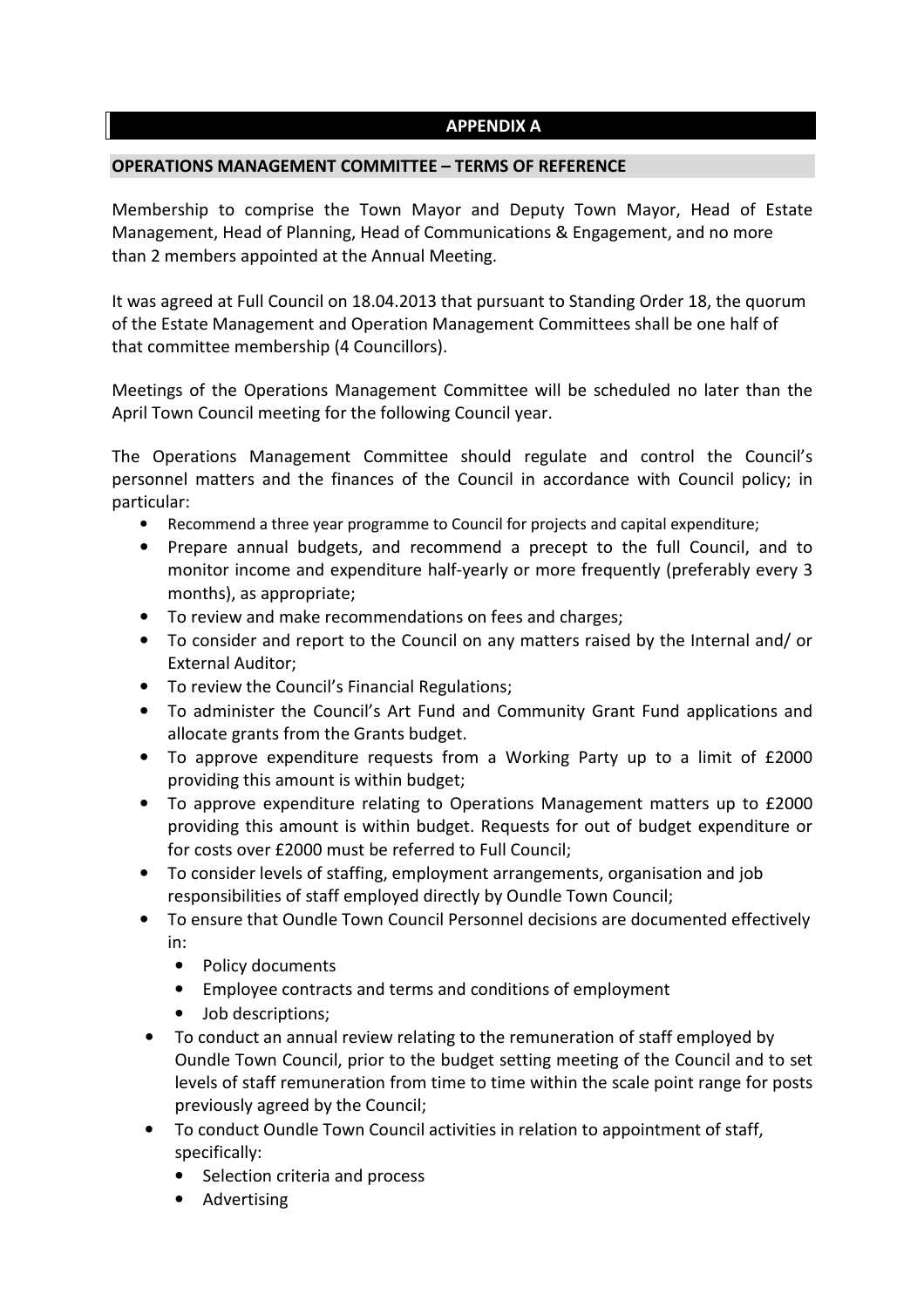- Screening and short-listing
- Selection interviews
- Offers of employment
- To formulate, maintain and execute:
	- Staff performance appraisal procedures;
	- Staff disciplinary procedures and, ultimately, any dismissal actions;
	- Staff grievance procedures;
	- Staff capability procedures.
	- To organise hearings in connection with capability and/or grievance and/or disciplinary and/or retirement issues;
	- To recommend actions to support the professional development of:
		- Oundle Town Councillors
		- Oundle Town Staff
	- To ensure that the Council discharges its responsibilities as an employer concerning Health & Safety legislation;
	- To promote compliance and good practise in relation to Employment legislation and relevant local government policies in relation to employment matters;
	- To provide ad hoc guidance to the Council on all personnel issues.

 *Note: All meetings relating to Personnel shall be held in camera.*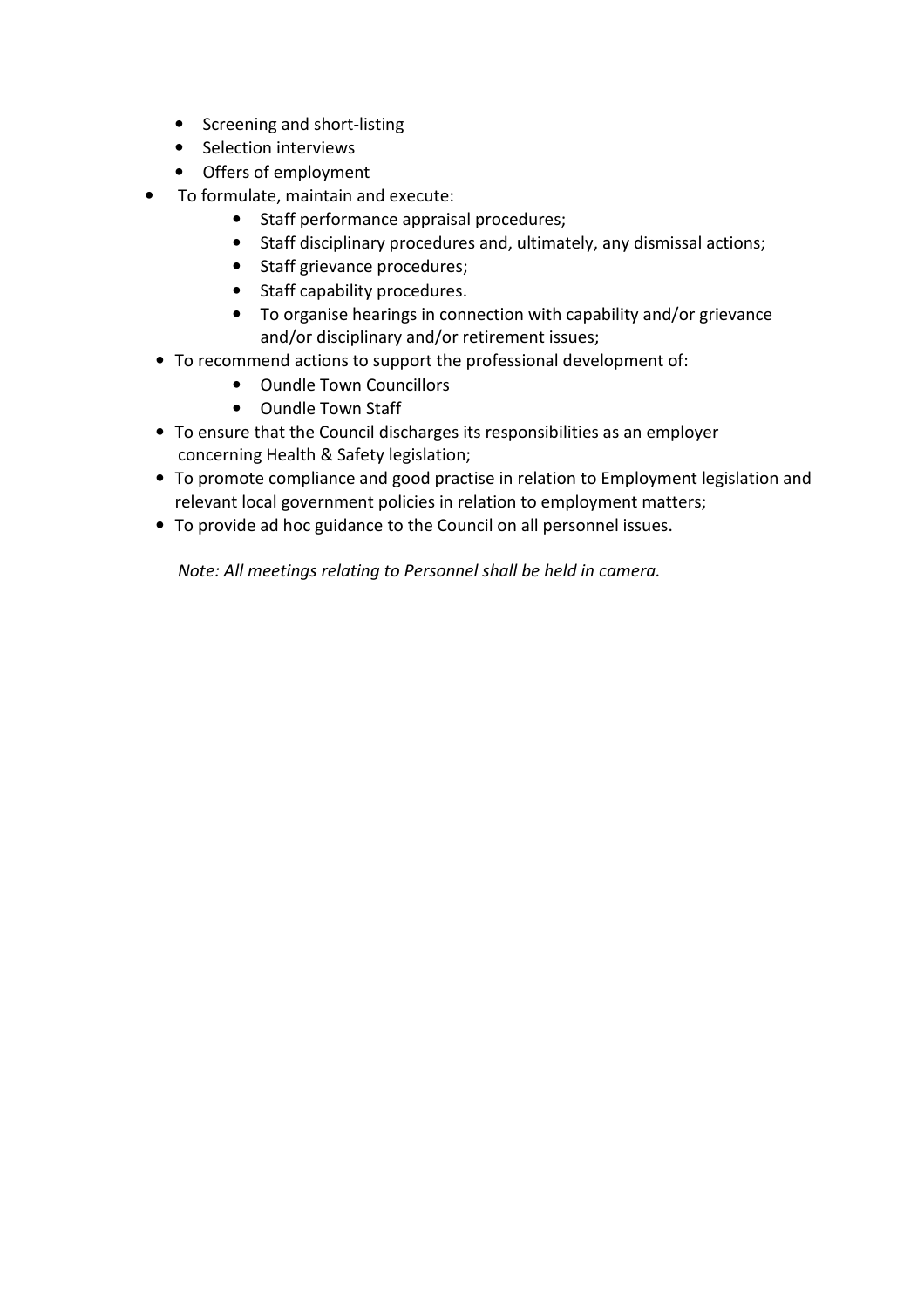## **APPENDIX B**

#### **ESTATE MANAGEMENT COMMITTEE – TERMS OF REFERENCE**

Membership to comprise the Town Mayor and/or Deputy Town Mayor, and no more than 6 members appointed at the Annual Meeting.

It was agreed at Full Council on 18.04.2013 that pursuant to Standing Order 18, the quorum of the Estate Management and Operation Management Committees shall be one half of that committee membership (4 Councillors).

The meetings of the Estate Management Committee will be scheduled no later than the April Town Council meeting for the following Council year.

The Estate Management Committee should regulate and control the Council's property in accordance with Council policy; in particular:

- The Estate Management Committee shall inspect all Council properties on at least two occasions in each Council Year and shall report on their state and condition to the Council make plans for repairs and maintenance or special works;
- Arrange the preparation of leases and rents and to review and set them as necessary.
- To consider and agree applications for lettings of the Council properties.
- To agree works to properties up to a limit of £2000 providing this amount is within budget. Requests for out of budget expenditure or for costs over £2000 must be referred to Full Council;
- To ensure a budget for the next year is provided to Operations Management Committee by the October of every year;
- To develop a three year plan of activity and projects for submission to the Operations Management Committee by the October of every year.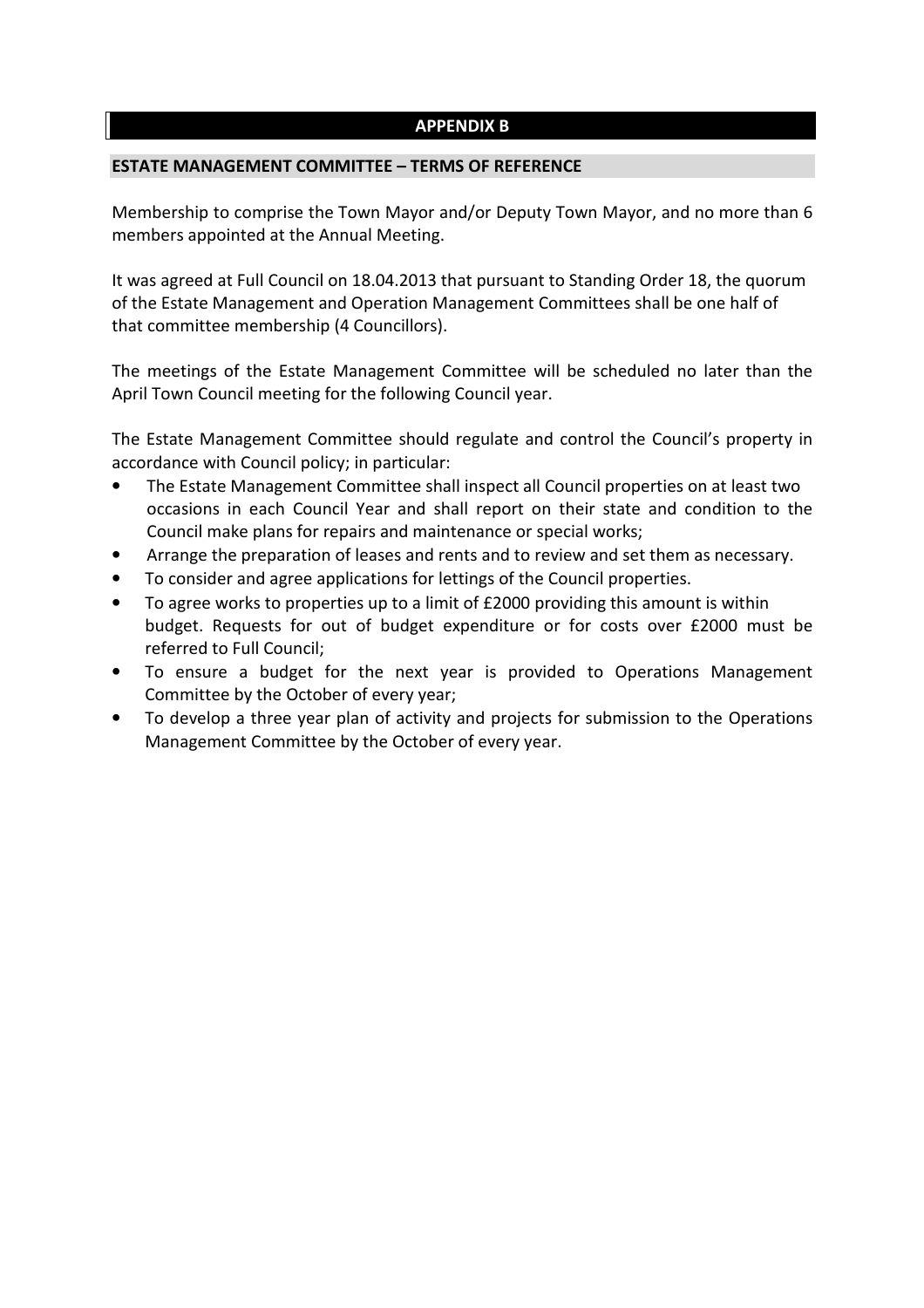## **APPENDIX C**

#### **PLANNING COMMITTEE – TERMS OF REFERENCE**

Membership to be elected at the Annual Meeting to comprise no less than 6 Councillors to include the Mayor and/or Deputy Mayor and no more than 14 Councillors in total. Standing Order 18 shall apply for the Committee to be quorate.

The meetings of the Planning Committee will be scheduled no later than the April Town Council meeting for the following Council year.

The Planning Committee should consider and respond to all Planning Matters in accordance with Council policy; in particular:

- To consider all Planning Applications received from ENC and NCC and respond on behalf of the Council;
- To recommend policies to Council in relation to Planning issues and revise these necessary;
- To consider County Structure Plans, District Plans, Conservation Area proposals and others of a similar nature, draft responses and make recommendations to Council;
- To continue effective liaison with all major property developers and residents, assist in the negotiation of Section 106 Agreements, contribute to infrastructure requirements and act as an informed body on Planning matters to other Committees and Working Parties, in particular the Neighbourhood Planning Working Party;
- To manage and review the Community Infrastructure Levy requirements and contributions;
- Contribute to all communication with residents, including Oracle and the website.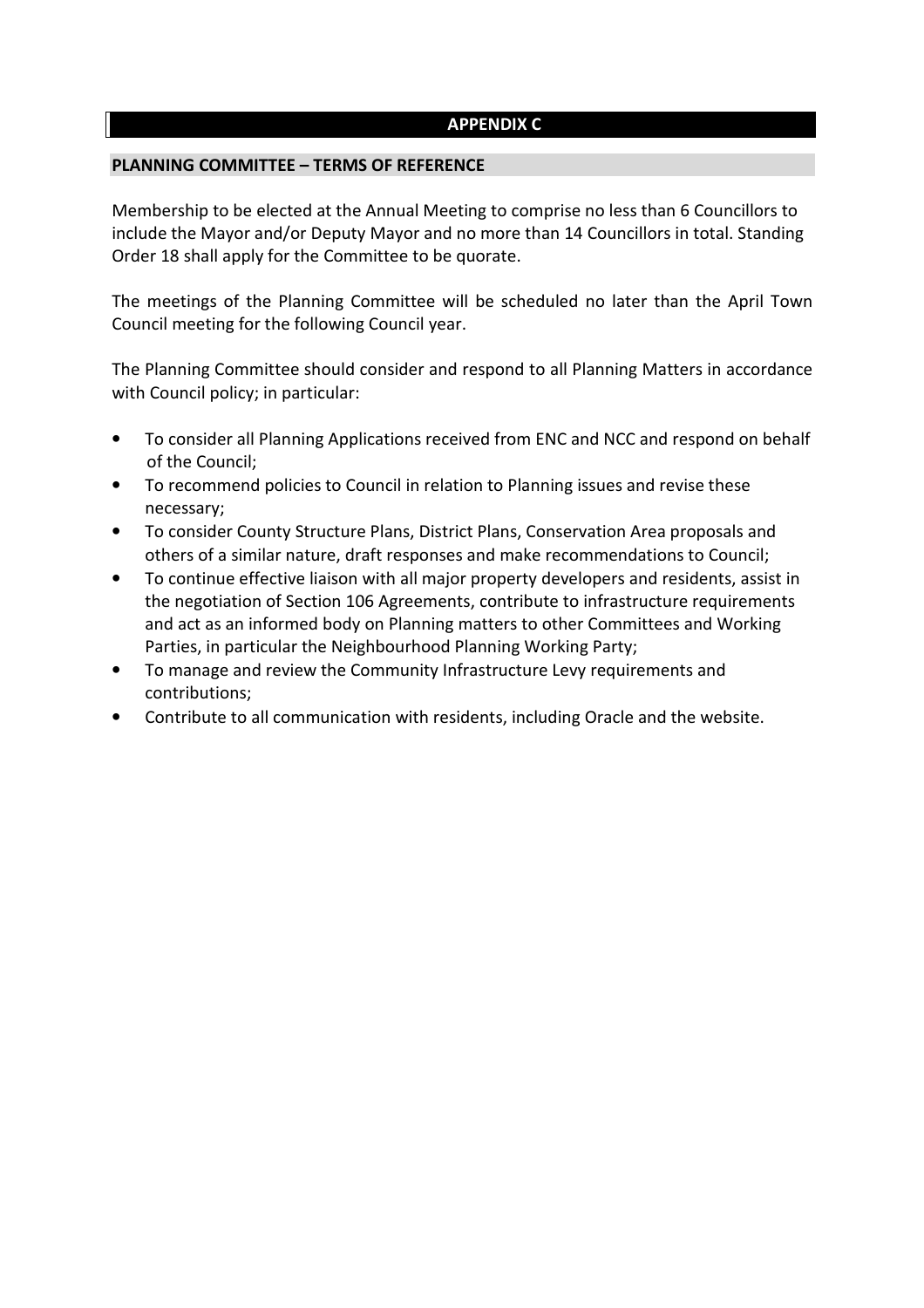## **APPENDIX D**

#### **NEIGHBOURHOOD PLANNING WORKING PARTY – TERMS OF REFERENCE**

Membership to comprise one District Councillor, 4 Town Councillors (two of whom must be on the Planning Committee to ensure continuity between these meetings) and 9 citizens.

Standing Order 24 shall apply for the Working Party to be quorate (3 members of which 1 must be a Councillor).

The Chairman and Deputy Chairman of the Working Party shall be elected from within the Working Party. The Chairman must be a citizen and the Deputy Chairman must be a Councillor.

Meetings of the Neighbourhood Planning Working Party will be scheduled no later than the April Town Council meeting for the following Council year; however they may also be convened as and when necessary by the Chairman of the Working Party.

The purpose of the Neighbourhood Planning Working Party is to develop and oversee the preparation of a Neighbourhood Plan for Oundle. The working party will:

- Prepare an outline process for producing the Neighbourhood Plan;
- Assess existing evidence about the needs and aspirations of the town;
- Work in close collaboration with East Northants District Council and agree a project timetable and delivery plan ensuring compliance with legal requirements;
- Agree a project communication, consultation and engagement strategy;
- Ensure that there is transparency throughout the delivery process;
- Approve all consultation documents prior to publication;
- Analyse the views, ideas and proposals received during the planning process and use them to prepare the draft plan;
- Work with East Northants District Council to ensure compliance / conformity of the final plan in parallel with the District's strategic planning framework;
- Actively publicise the Neighbourhood Plan prior to referendum;
- Keep Oundle Town Council fully informed of progress and present Working Party minutes to Full Council meetings;
- Contribute to all communication with residents, including Oracle and the website.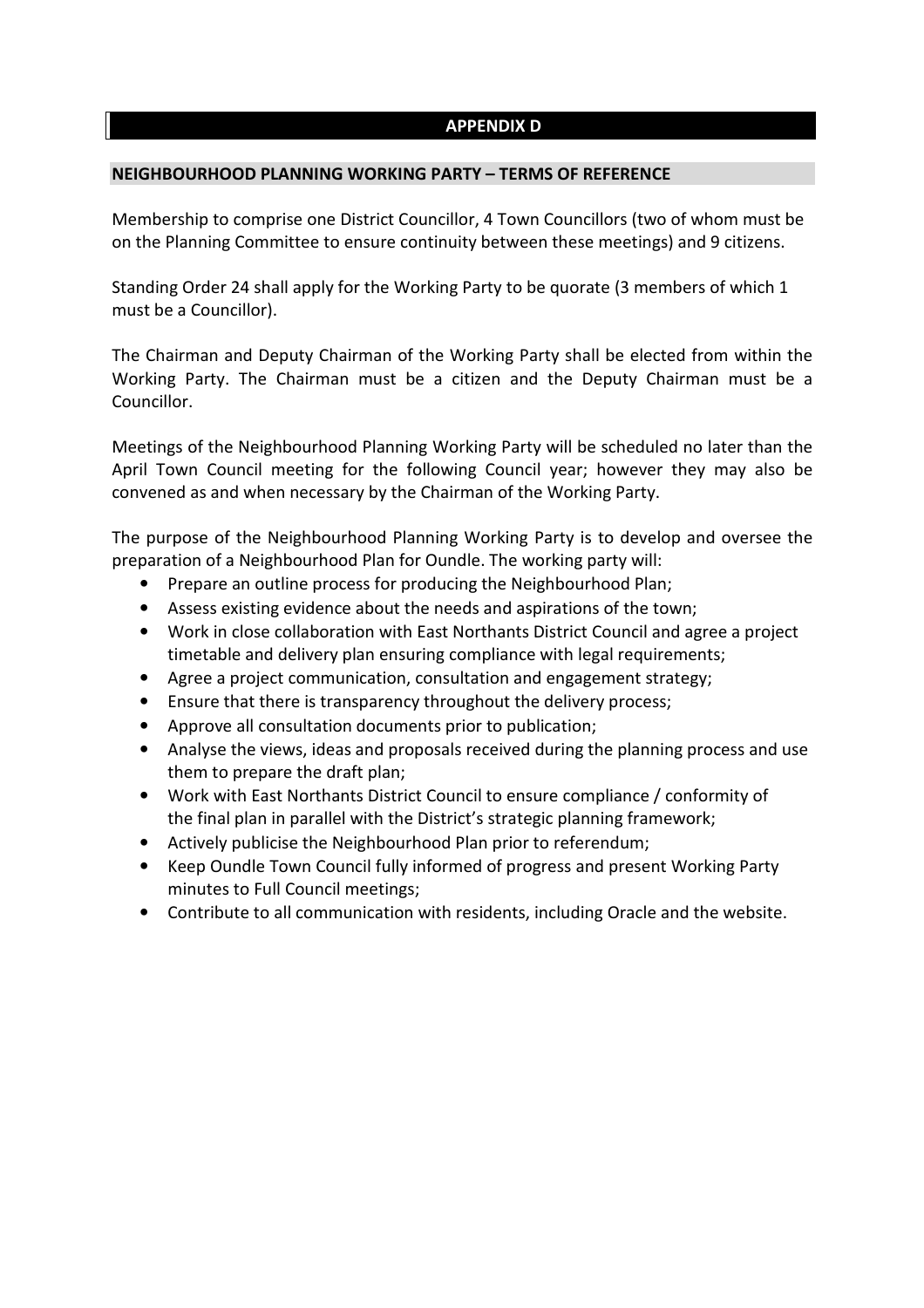# **APPENDIX E**

### **COMMUNICATIONS WORKING PARTY – TERMS OF REFERENCE**

Membership to comprise of no more than 6 members appointed at the Annual Meeting. Standing Order 24 shall apply for the Working Party to be quorate (3 Councillors).

Agreed to retain the title of Communications Working Party as previously noted but not to lose sight of the importance of Engagement.

The Chairman and Deputy Chairman of the Working Party shall be elected from within the Working Party.

Meetings of the Communications Working Party will be scheduled no later than the April Town Council meeting for the following Council year; however they may also be convened as and when necessary by the Chairman of the Working Party.

The Chair will have a seat on the Operations Working Party.

The Communications Working Party should investigate, consider and make recommendations to Full Council in matters relating to internal and external communications, including matters for budget, in particular:

- Investigate methods and technologies to help improve communications within the council and from the council to the local community, including the schools;
- Explore the use of technology, which will have a benefit for the town and the council to include the use of Social Media such as Facebook and Twitter;
- Facilitate communication with the various associations, sports clubs and recreational organisations within the town;
- In collaboration with the editor (who is not necessarily a member of the Working Party) and with some assistance by office staff in collection of information, organising the printing and distribution, ensure the Oracle is produced at least four times a year;
- Ensure the publicity and arrangements for the Annual Town Meeting and other Council Public Events.
- Keep Oundle Town Council fully informed of progress and present Working Party minutes to Full Council meetings;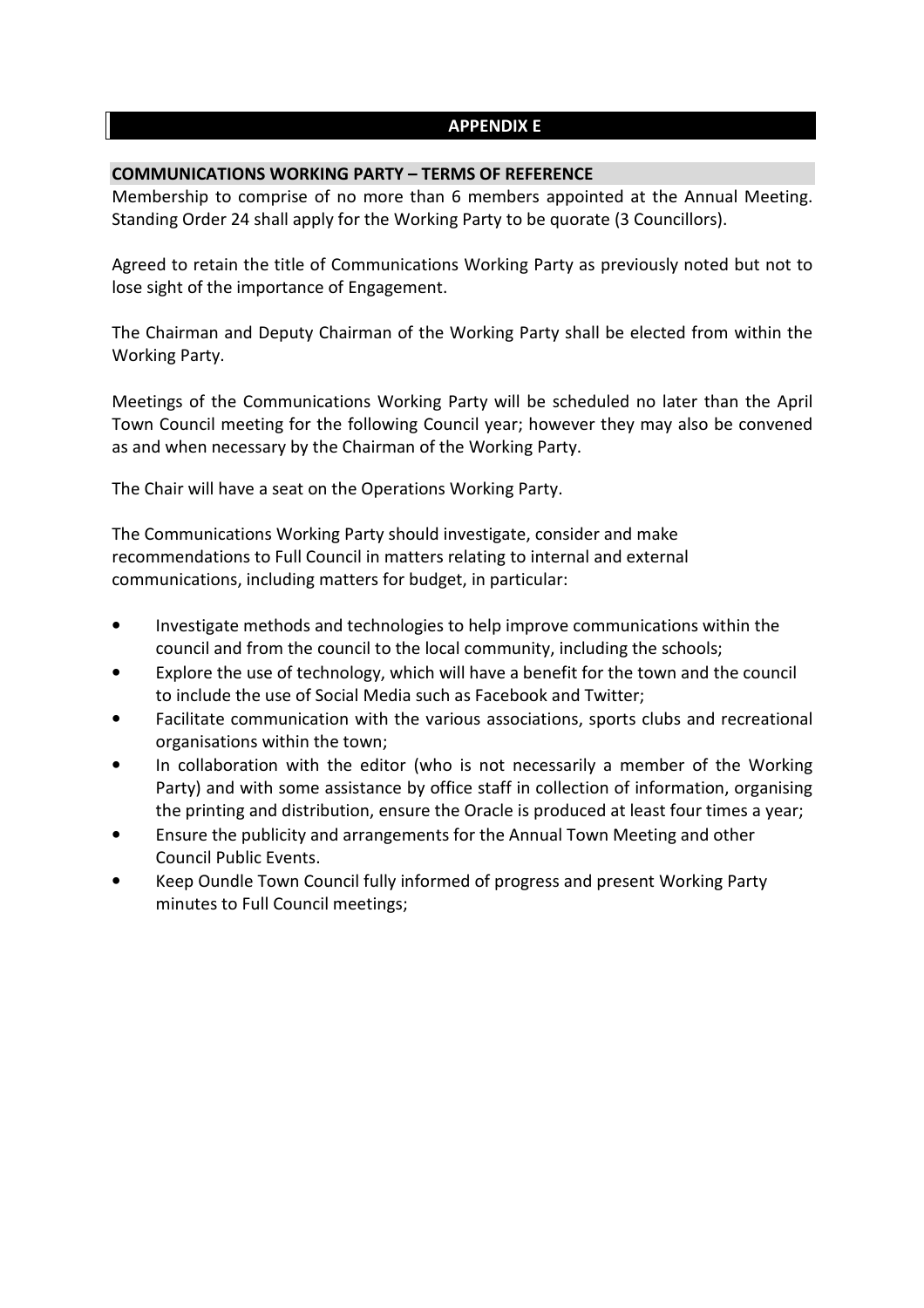#### **APPENDIX F**

#### **FLETTON HOUSE ACQUISITION WORKING PARTY – TERMS OF REFERENCE**

This is to be disbanded from June 2015 and will form part of the Estate Management portfolio.

Membership to comprise the Chair of the Estates Management Committee and one further councillor from that committee, two councillors from the Operations Management Committee and two other councillors.

Standing order 24 shall apply for the Working Party to be quorate (3 councillors).

The Chairman of the Working Party shall be the Chairman of the Estates Management Committee. The Working Party shall elect a Deputy Chairman at its first meeting to serve until the first meeting after the Annual Meeting of the Council in May.

Meetings of the Fletton House Acquisition Working Party will be scheduled no later than the April Town Council meeting for the following council year; however they may also be convened as and when necessary by the Chairman of the Working Party.

The Fletton House Acquisition working party should investigate, consider and make recommendations to Full Council in all matters relating to the refurbishment and redevelopment of Fletton House and all consequential options for the redevelopment of the remainder of the council's property portfolio keeping Oundle Town Council fully informed of progress and presenting the minutes of working party meetings to Full Council meetings and should contribute to all communication with residents, including Oracle and the website.

The Fletton House Acquisition Working Party shall:

- A) Prepare proposals for the redevelopment of Fletton House and present the same to full Council for approval
- B) Prepare proposals for any associated changes to the council's existing property portfolio and present the same to full council for approval
- C) Generally oversee all approved work to Fletton House
- D) Monitor approved financial expenditure on the Fletton House redevelopment
- E) Monitor and manage the work of any contractors and/or consultants engaged to undertake the design and implementation of the redevelopment of Fletton House
- F) Approve expenditure on any items of work up to £5000 provided for in the budget or ring fenced for that purpose
- G) Agree all variations to approved contract work up to 5% of the contract value or £5000 whichever shall be the smaller amount save that if a decision is required urgently and it is impractical to convene a meeting of the Working Party the Chairman of the Working Party or in his absence the Deputy Chairman may themselves agree any variation to approved contract work within the same financial parameters.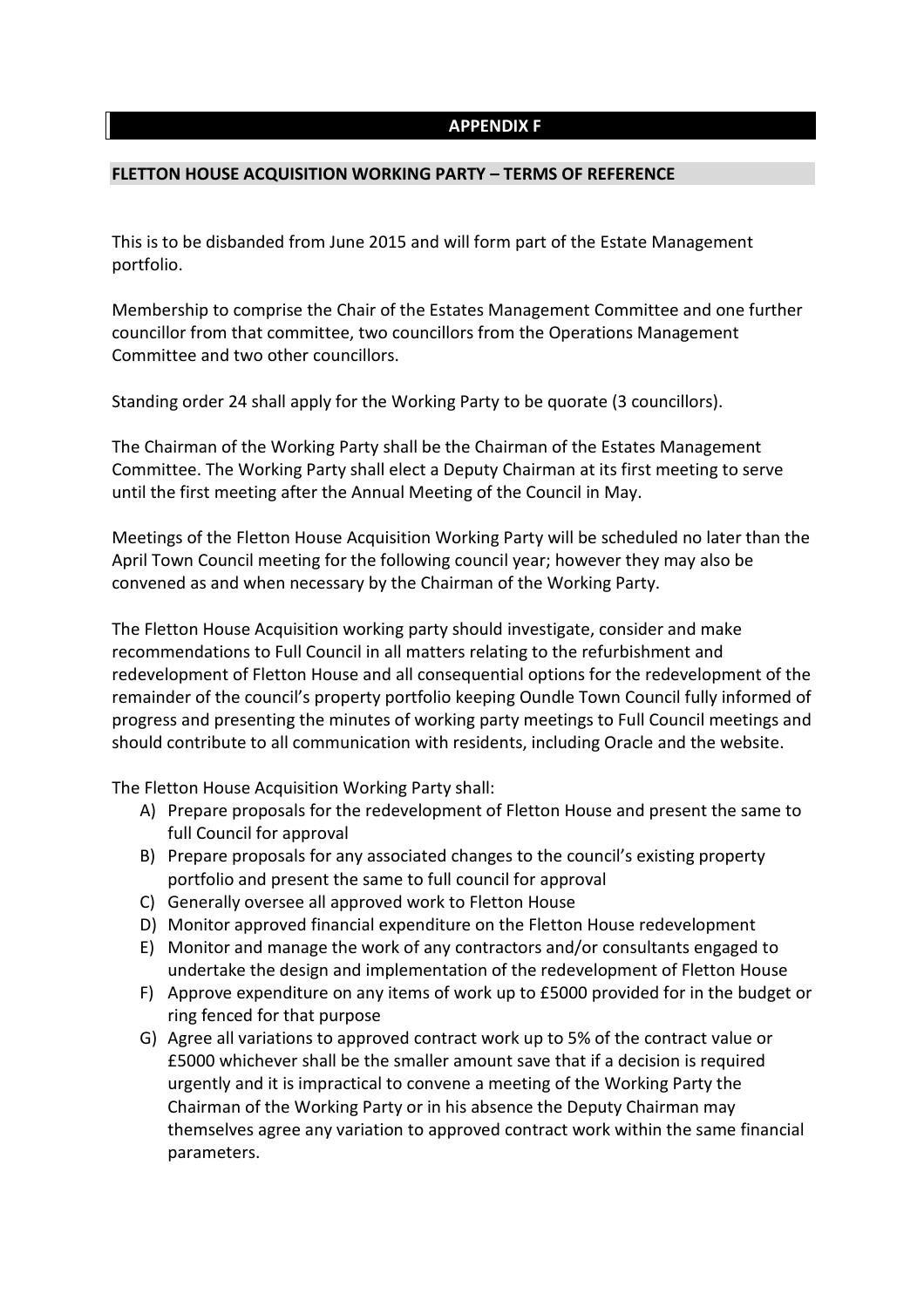All works over £5000 or in excess of 5% of the contract value shall require the approval of full Council

The Chairman of the Working Party or in his absence the Deputy Chairman may agree with any consultant or contractor engaged to work on the Fletton House redevelopment all matters pertaining to approved work subject to the foregoing provisions.